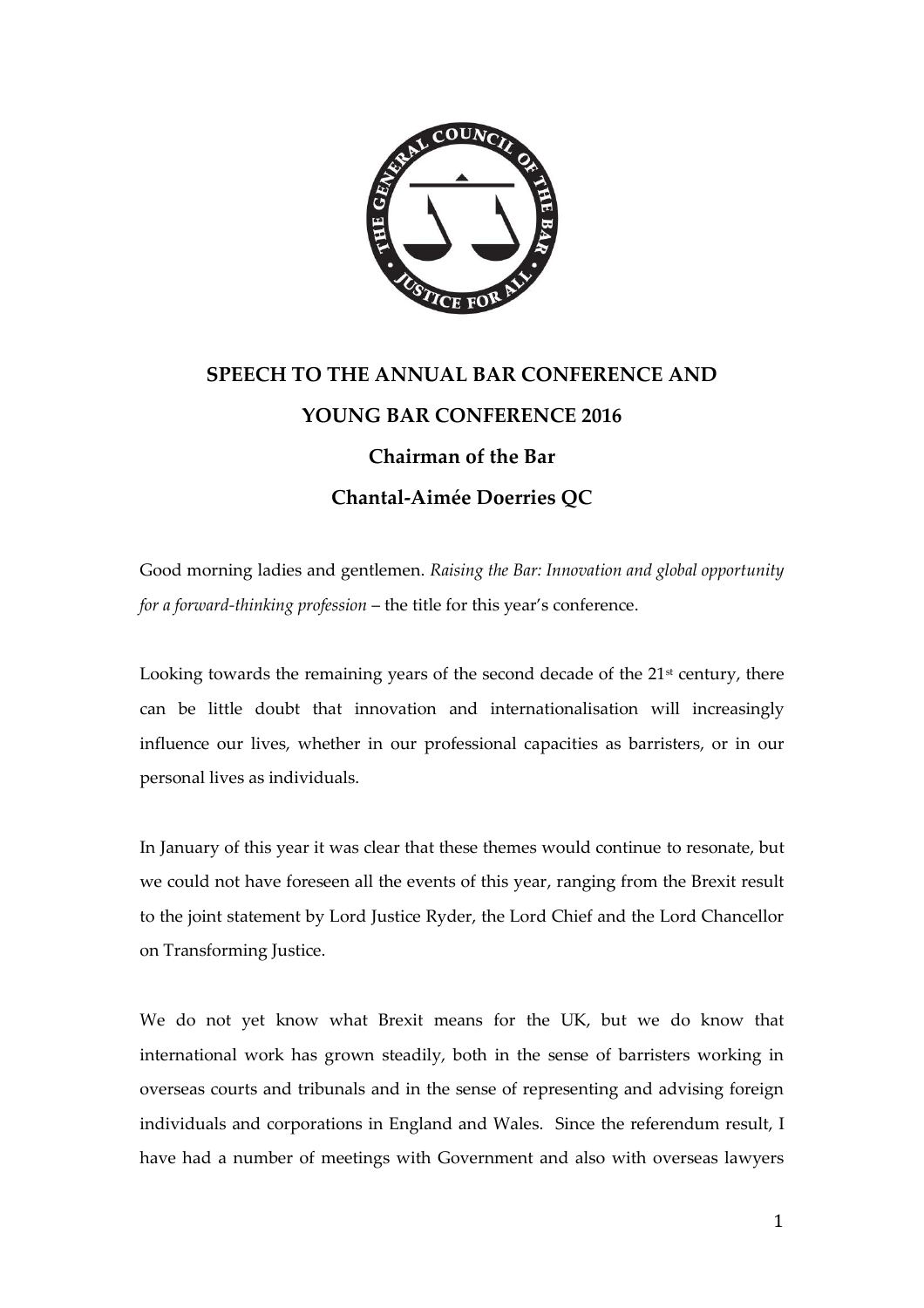and Bar associations to highlight our concerns about ensuring that judgments continue to be recognised, that we maintain a viable jurisdiction regime, that our barristers are able to practise in the EU, and that England and Wales, as a legal market, remains open for business as well as to foreign lawyers and markets.

Technology has forever changed how we live and how we deliver our services. And it is continuing to do so. At the Bar Council, as part of our drive to keep costs down, we have introduced smart working, allowing for a smaller office footprint and more working from home. Many chambers around the country are also looking at how technology can help them reduce their overheads and allow them to respond to challenging market conditions and to cuts in legal aid.

As Chairman of the Bar, it is clear to me that the Bar continues to face real challenges, some of which I will talk about later and some of which this conference addresses, but that despite these, the Bar is a strong and determined profession.

One of the most enjoyable things about being Chairman of the Bar is the opportunity to meet fellow barristers from many different walks of life. I have always believed fundamentally that we are one Bar, whether we are employed or self-employed, whether we practise in commerce or crime, and whether we work from Leeds, London, Swansea, or Brussels. The barristers I have met this year have only strengthened my conviction that this is the case. And they have also convinced me that in some respects there has never been a greater need for a healthy and independent Bar.

What are the essential traits of the Bar? I would suggest they include independence, excellence in advocacy, a willingness to be challenged, and a good degree of courage. During my year, I have met with a large number of aspiring barristers and young barristers. Talking to them about why they want to make a career of the Bar and what they believe it stands for has given me real hope for the future. There are significant challenges for people embarking on a career at the Bar today. These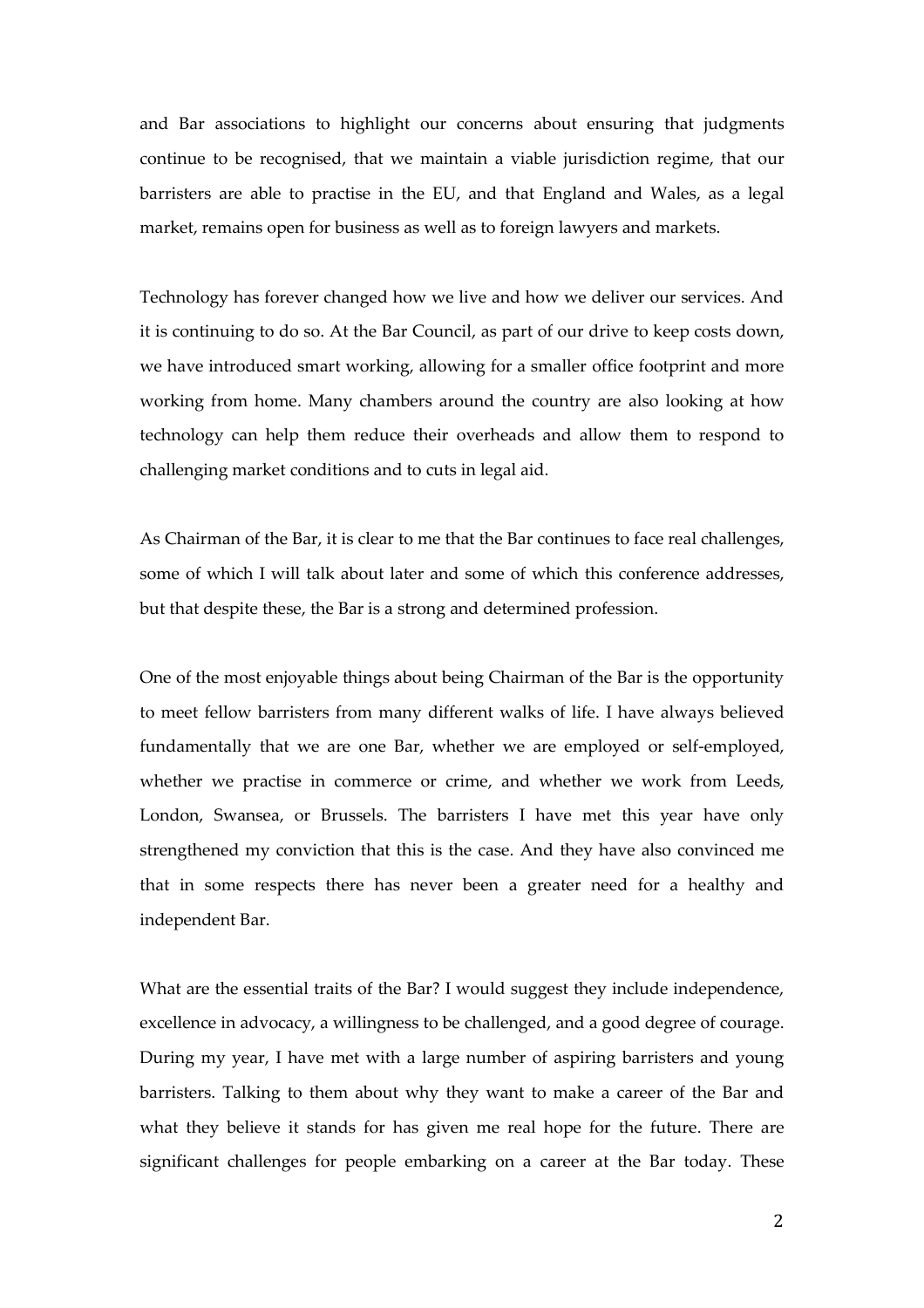include the staggering cost of qualification, the radically reduced earnings potential in publicly funded areas such as crime and family, and the reduced prospects of success as a result of the larger number of students qualifying. But we do not lack for talent from people of all backgrounds who want to come the Bar. They value what the Bar offers as a career, and its role within society. Our challenge as a profession is to make it possible for the talented among them to succeed.

As a profession we cannot stand still. Nor would we want to do so. In truth, we have never done so. We need to move with the times, just as the rest of society does. But, this does not, and should not, mean change or innovation for its own sake. Upheaval and disruption remain threatening to individuals, but in markets they have become perceived as necessary, or inevitable forces for good, simply because they are innovative, or represent a different way of working. They may be a positive influence, but it does not necessarily follow.

Barristers are not mere 'economic actors', using the language of Sir David Clementi many years ago. We are professionals whose role is at the heart of our justice system. As a profession, we act not only in the interest of consumers, but also in the public interest. Acknowledging this role is not the same as saying that our profession is unwilling to move with the times, but rather that there is at the core an irreducible essence, which must be protected. At the heart of this profession are three commitments: to independence, to excellence and to advocacy.

These three tenets, combined with the Bar's high degree of flexibility, are why the Bar has survived over centuries, and why in my view, despite the challenges which exist, it will continue to survive and thrive. But we should not take this for granted. The essential elements of the profession must be guarded and valued. They are central to what is best about our justice system, and our judiciary.

Perhaps the Bar should not expect to be popular – after all the hallmark of the profession is to represent all without fear, including litigants who are unpopular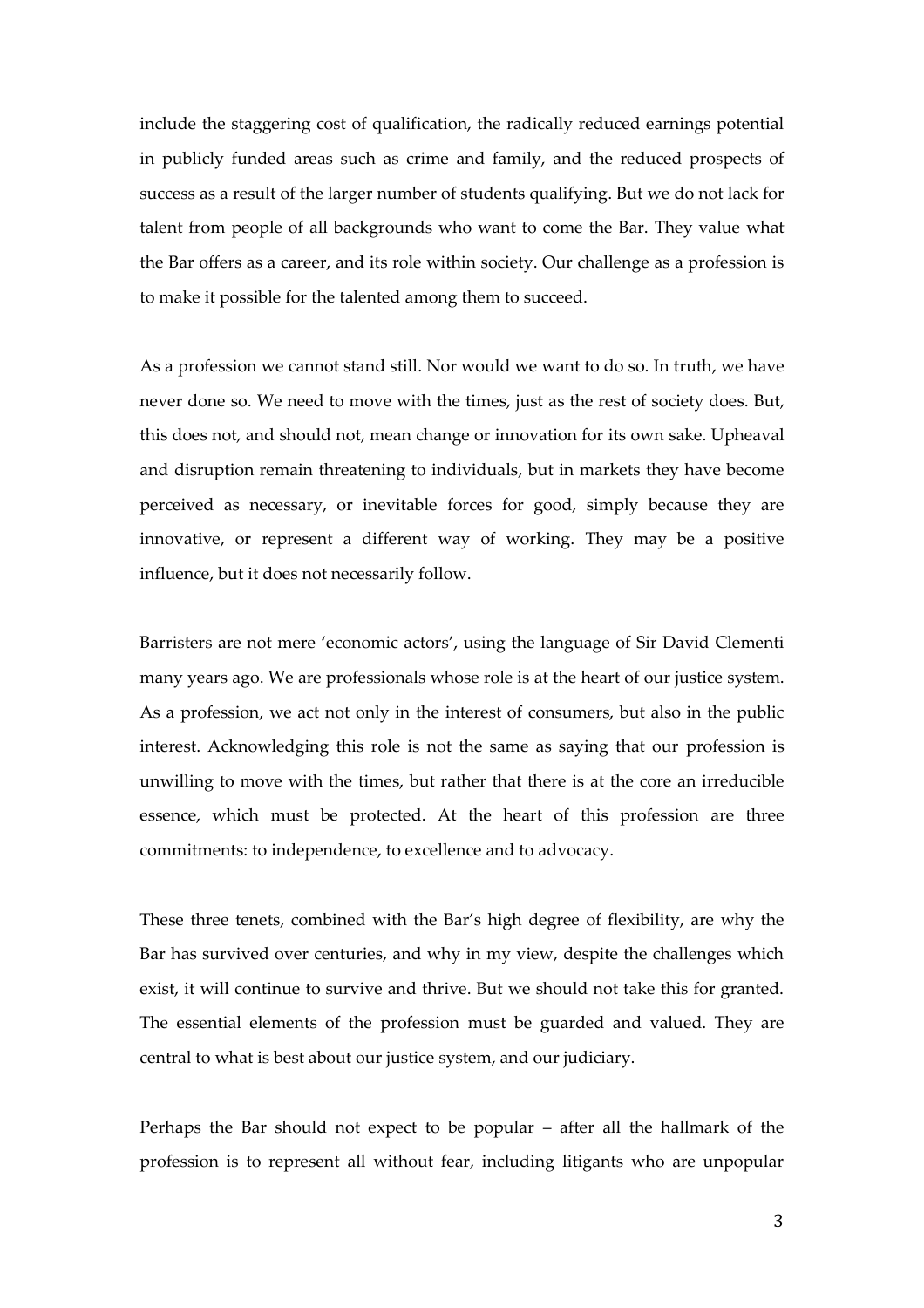with Government, or with society. That is why this profession has fought so hard to keep the Cab Rank rule. But the profession should at least be valued. Not just for the money it contributes to the Exchequer, but because the justice system, in which the Bar plays a central role, is part of the glue which holds society together. We need to ensure that society and politicians understand what we do, and the important roles we play in ensuring our society is able to exist as we know it.

Much work has been spent this year engaging with the Ministry of Justice about reforms to criminal legal aid. We welcomed the abandonment of the criminal courts charge and of two tier contracts. We also welcome the joint work carried out by the Ministry of Justice, the Legal Aid Agency, the Criminal Bar Association and the Bar Council which reported at the end of last year. It concluded, among other things, that there was very little meaningful career progression under the current Advocates Graduated Fee Scheme. Much time and effort has been invested through a working group led by Richard Wright QC into moving towards a new AGFS scheme which is determined not by page count but by the complexity of the case, and which allows for career progression by rewarding the skill and experience of the advocate. I very much hope that we will see movement on this front. Criminal advocates deserve a better deal.

Significant reform of the regulatory regime for legal services has been suggested by the Government in the past. Although it has not been forthcoming we cannot assume it will not become so at some point in the future. We need to be ready for this eventuality and we need to be prepared to stand up for the Bar as a profession. I have set up a working group which includes representation from the self-employed and employed Bar, as well as a number of former chairmen of the Bar, so that we as a Bar Council are prepared.

We are a forward thinking profession. This is evident from the work of the criminal Bar in supporting and enabling the introduction of the Crown Court digital case system, and in making a reality of the Better Case Management initiative. Through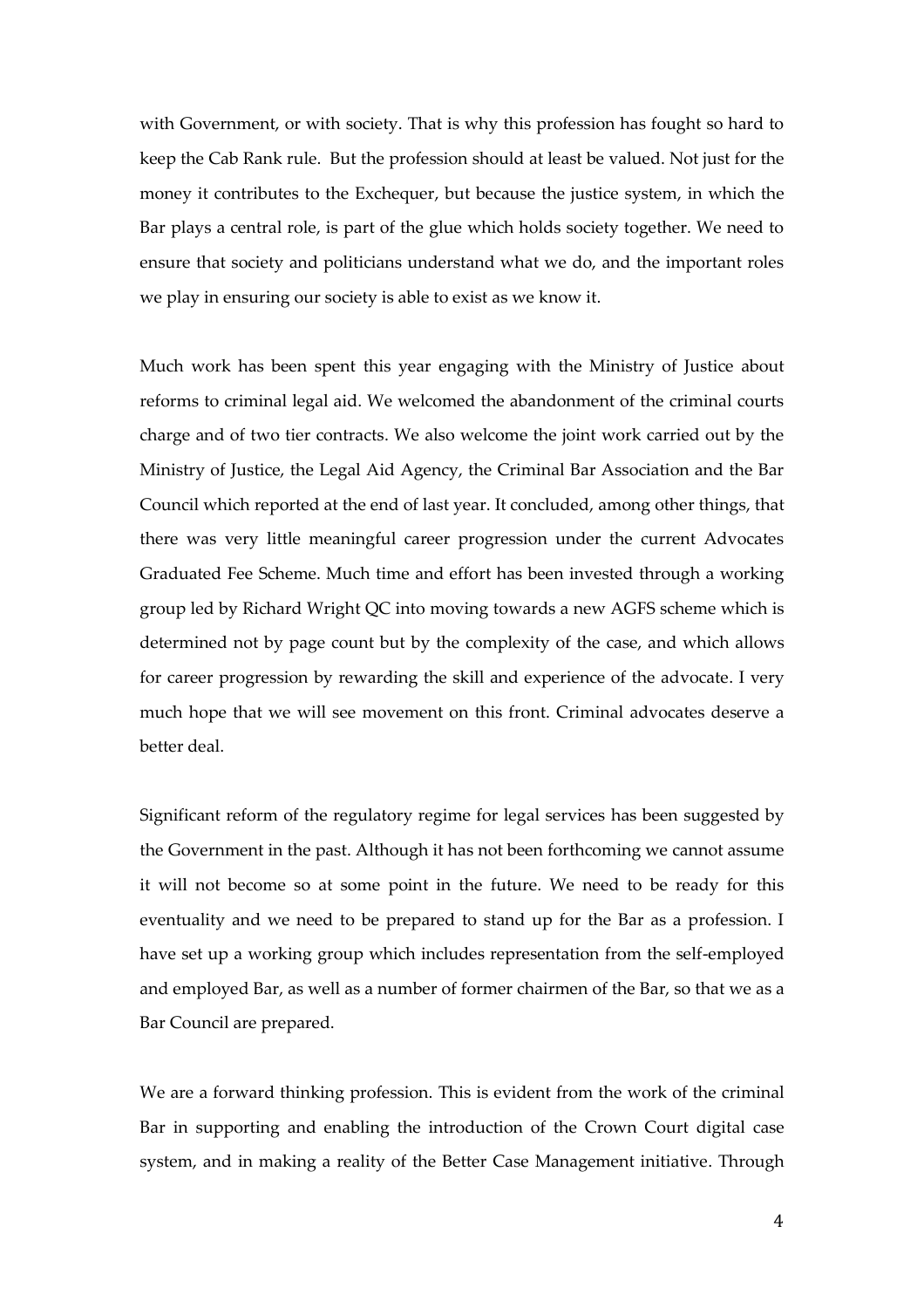this input, the Bar is helping to deliver the efficiencies recommended by Lord Justice Leveson. Our forward thinking is visible in the commercial Bar's outward reach in opening annexes overseas, for example in Singapore and Kuala Lumpur. This progressive outlook is central to the hard work of the Bar Council and to so many barristers who are committed to a profession that is open to all those of talent, irrespective of background, and who work towards building a profession that is properly reflective of the society it represents in courts around the country.

As a profession we are embracing what the  $21<sup>st</sup>$  century offers. Our goal, both as the Bar Council, and as individual barristers, should be to do so without sacrificing what it means to be a barrister. We are not alone in facing this challenge and balancing act. It is the same for the senior judiciary, Government and HMCTS when looking at reforms to our justice system. We support the substantial investment programme which is being embarked upon and the goal of widening access to justice. But it is important to acknowledge that access to justice has been eroded by so-called enhanced court fees and by radical cuts to social welfare and family legal aid. A full review of the consequences of these increased fees and legal aid cuts should be carried out by Government as a matter of urgency and necessity.

This conference seeks to address

- The ability of the Bar to adapt to change, see for example the session run by the Ethics Committee on how to make the most of non-traditional ways of working
- Innovation in our Courts and tribunals, see for example the Chancery Bar's session with Lord Justice Briggs, the Legal Services Committee session on digital courts, the COMBAR and PIBA sessions with a comparative view from America, and the FLBA session on arbitration in family cases, and
- The possibilities of international practice both in the UK and abroad with the International Committee's session.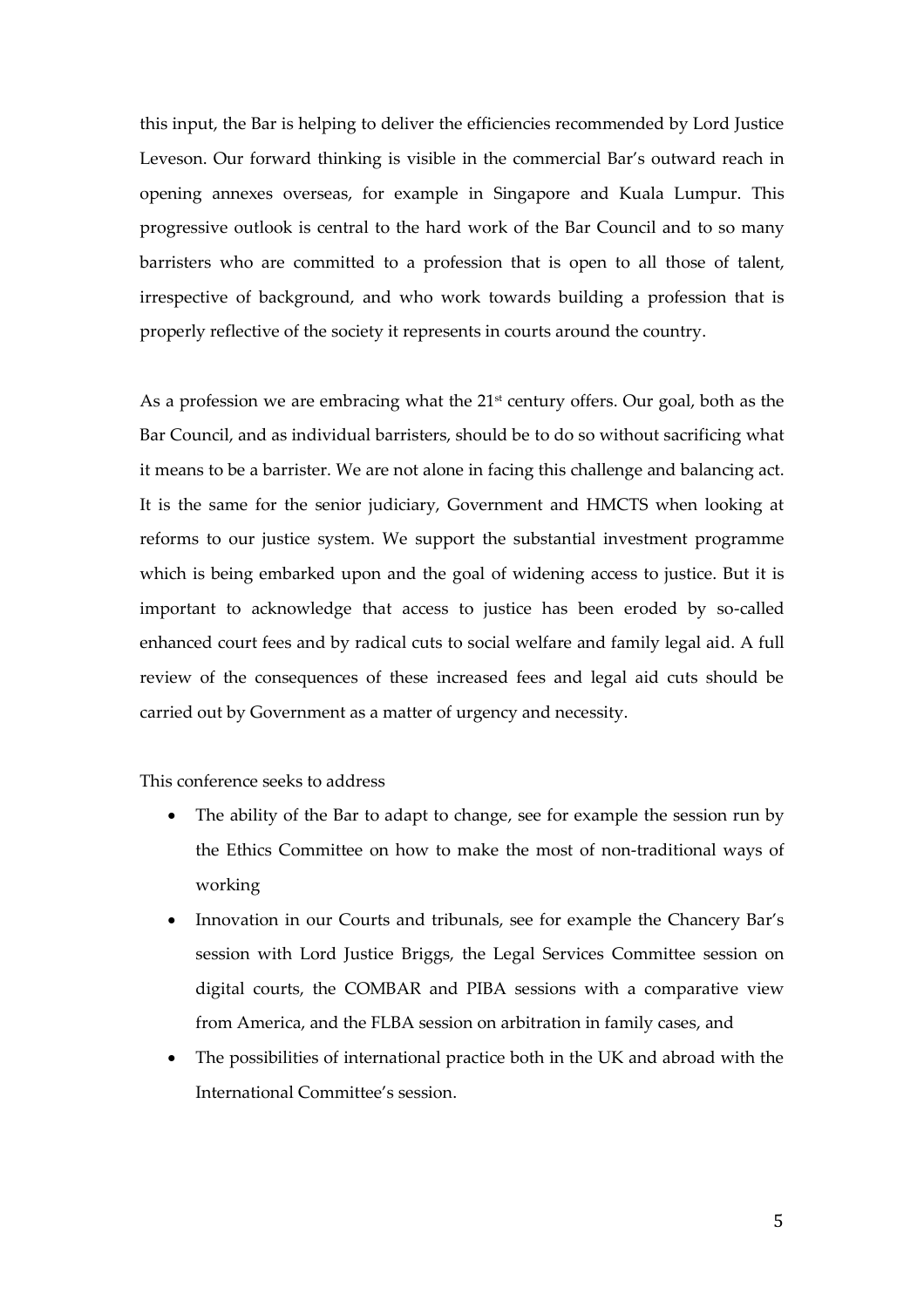There are also sessions that will:

- Explore comparative approaches to ethics and advocacy
- Encourage awareness of international opportunities both in terms of work and learning from other jurisdictions, and
- Look at practical steps in a barrister's career, including the Circuit Leaders' session on career advancement and the Institute of Barristers' Clerks session on marketing and client service.

Time does not permit me to cover all sessions or topics but I believe that we have a genuinely interesting mix of sessions.

Nor do I have the time to say all I would like. Let me just focus on two in closing.

Being a barrister has never been an easy calling. It can be challenging, rewarding, exciting and great fun. But it is hard and demanding. I know this from my own practice. I have also met many barristers this year whose practice demonstrates the demanding nature of the job. The female barrister in her 30s from the north of England who has had a diet of sex cases over the recent years and who has had to digest the horrors of these cases. The young male barrister in London struggling with the loneliness which can sometimes be a feature of the job. The female barrister juggling family life, travelling to far-flung courts, and leadership responsibilities, all while earning much less on legal aid then many would consider reasonable.

There was a time when this was simply accepted. We cannot make it easy, but we can recognise that there will be times when each one of us will need support, be it physical or psychological.

I am delighted to announce the launch, today at this Bar Council conference, of the Bar's Wellbeing Portal. It is the culmination of a journey which began with a survey of the profession in 2014. This attracted a huge response and the results were sobering. For example: one in three barristers find it difficult to control or stop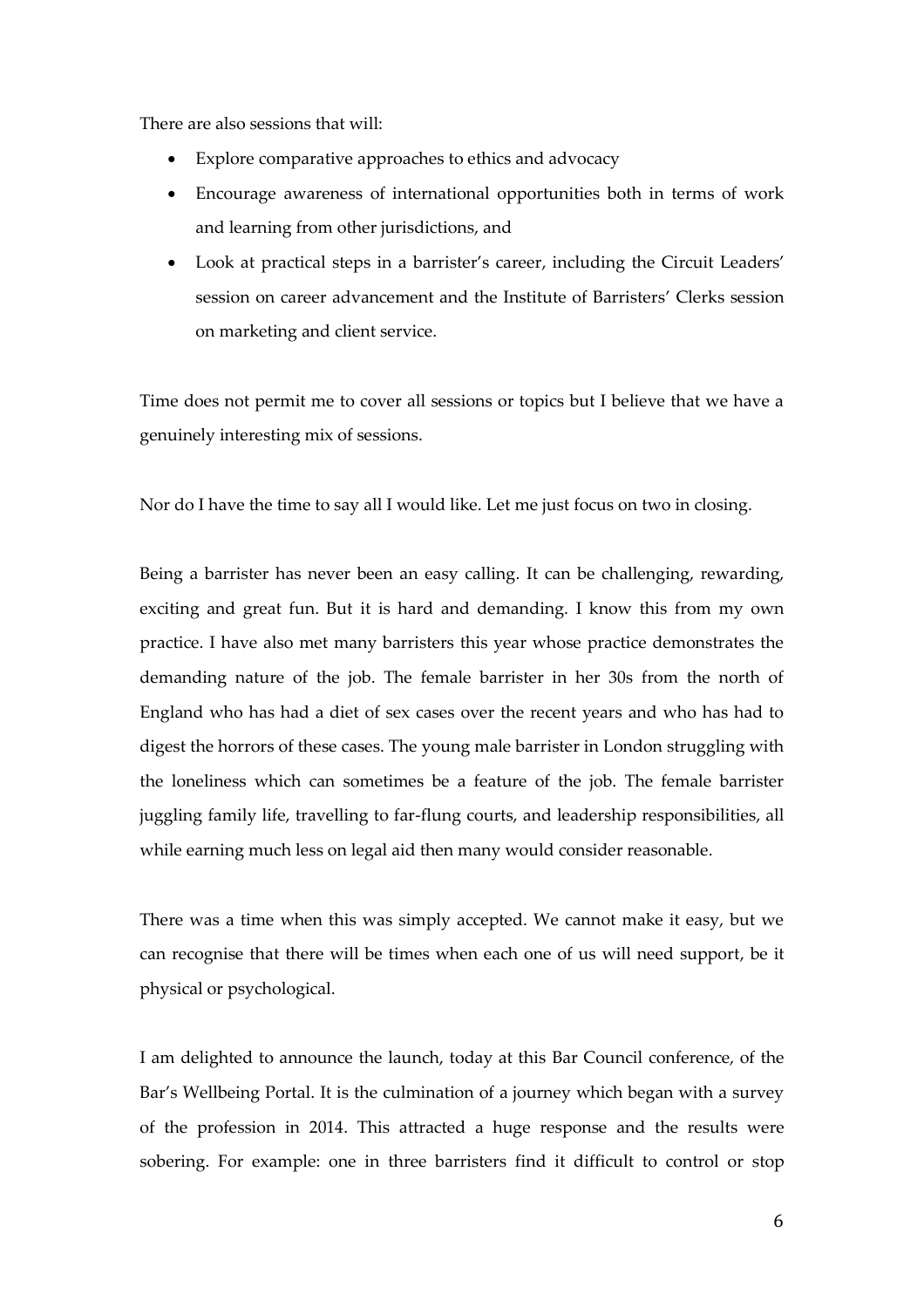worrying, one in six reported feeling in low spirits most of the time, and two in three felt that showing signs of stress was a weakness. To build the portal, we set up a working group pulling together representatives from each of the Inns, Circuits and Specialist Bar Associations and the Institute of Barristers' Clerks. The portal includes a wealth of material aimed at barristers and those who work with them. It includes inspiring stories from individuals who have suffered from wellbeing problems as well as a wealth of practical information for individuals who are struggling, and for those around them. Over the last 10 months as Chairman, I have been deeply struck by how many barristers from all practice areas, regions and ages have spoken to me about difficult times they have faced either personally or in the context of looking out for colleagues.

Whilst it is almost always invidious to name individuals I would like to acknowledge the hard work and commitment of Rachel Spearing who led the working group, and Sam Mercer Head of Policy Equality & Diversity and CSR at the Bar Council who supported Rachel. I would also like to acknowledge that the funding for this groundbreaking work has come from the Bar Council, the Inns and the Institute of Barristers' Clerks. Working with the four Inns, the Specialist Bar Associations, and the Circuits, the Bar Council has been able to play a leading role in bringing together a wide range of sources of support to help the Bar and those who support the Bar to withstand the pressures of professional life. The significant investment by all those mentioned is absolutely vital for the wellbeing of the profession. It is a first class example of what, by working together, the Bar can achieve.

2016 must also be acknowledged as the 20th birthday of the Bar's Pro Bono Unit. Pro bono is part of the Bar's DNA. It is about giving back to society and providing support for the vulnerable. Speaking with individuals who were represented by barristers through the Unit, they told me about the relief they felt when they were given representation. In the words of one, it felt like someone was reaching out to them and guiding them through the process.